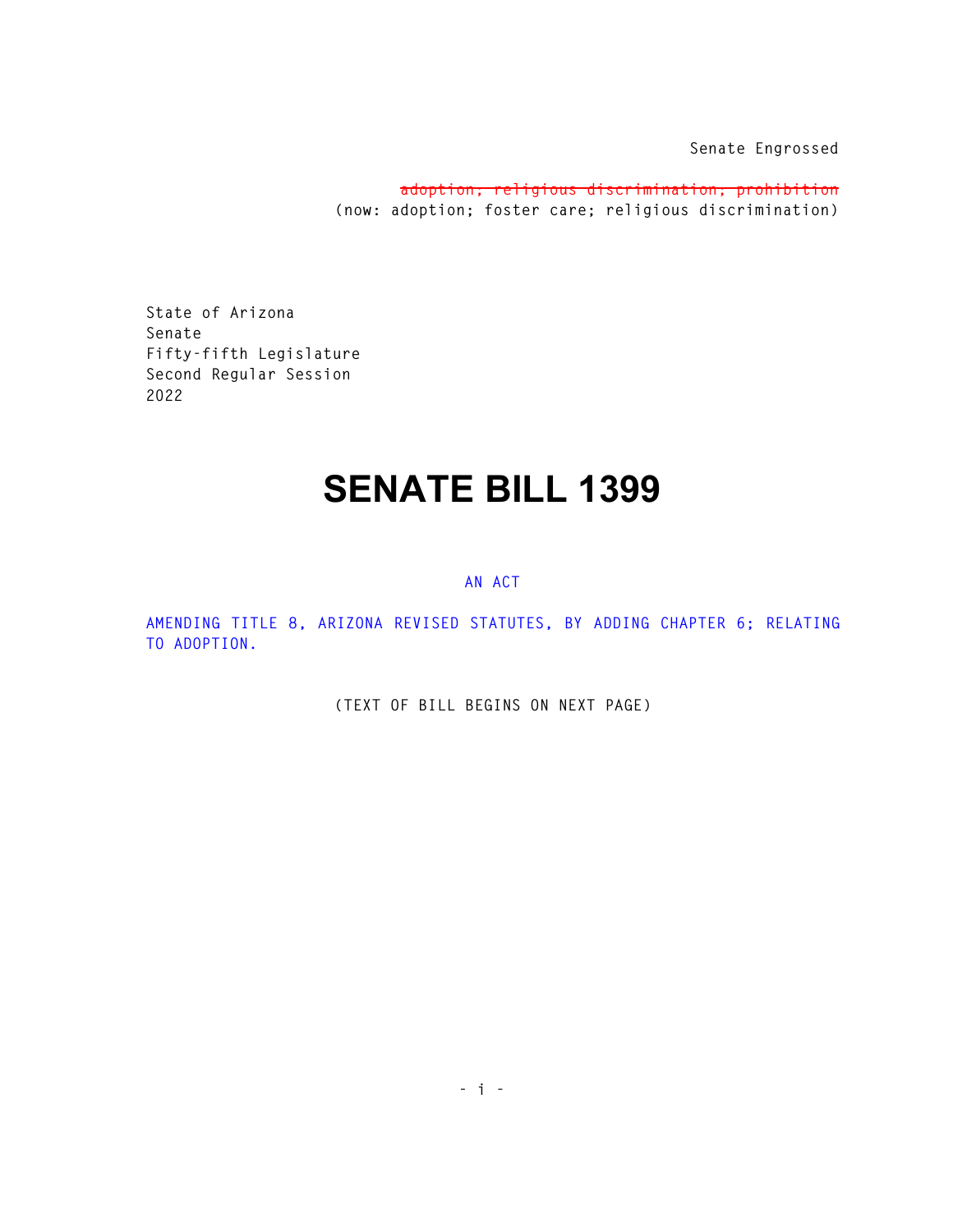| 1<br>$\overline{c}$<br>3 | Be it enacted by the Legislature of the State of Arizona:<br>Section 1. Title 8, Arizona Revised Statutes, is amended by adding<br>chapter 6, to read: |
|--------------------------|--------------------------------------------------------------------------------------------------------------------------------------------------------|
| 4                        | CHAPTER 6                                                                                                                                              |
| 5                        | PROHIBITION ON RELIGIOUS DISCRIMINATION                                                                                                                |
| 6                        | ARTICLE 1. GENERAL PROVISIONS                                                                                                                          |
| 7                        | Prohibition on religious discrimination; adoption<br>$8 - 921$ .                                                                                       |
| 8                        | services and foster care services; enforcement;                                                                                                        |
| 9                        | remedies; definitions                                                                                                                                  |
| 10                       | <b>STATE</b><br>GOVERNMENT OR ANY PRIVATE PERSON<br><b>WHO</b><br>SUES UNDER<br>0R<br>A.,                                                              |
| 11                       | ATTEMPTS TO ENFORCE A LAW, RULE OR REGULATION THAT IS ADOPTED BY THIS                                                                                  |
| 12                       | OR A<br>POLITICAL SUBDIVISION<br>OF THIS<br><b>STATE</b><br><b>MAY</b><br><b>NOT</b><br><b>TAKE</b><br><b>ANY</b><br><b>STATE</b>                      |
| 13                       | DISCRIMINATORY ACTION AGAINST A PERSON THAT ADVERTISES,<br>PROVIDES OR                                                                                 |
| 14                       | FACILITATES ADOPTION OR ADOPTION SERVICES OR FOSTER CARE OR FOSTER CARE                                                                                |
| 15                       | SERVICES ON THE BASIS THAT THE PERSON HAS PROVIDED OR DECLINES TO PROVIDE                                                                              |
| 16                       | ADOPTION OR ADOPTION SERVICES OR FOSTER CARE OR FOSTER CARE SERVICES BASED                                                                             |
| 17                       | ON OR IN A MANNER CONSISTENT WITH THE PERSON'S RELIGIOUS<br>BELIEF OR                                                                                  |
| 18                       | EXERCISE OF RELIGION.                                                                                                                                  |
| 19                       | B. NOTWITHSTANDING SUBSECTION A OF THIS SECTION, IF A CONTRACTOR                                                                                       |
| 20                       | HAS A RELIGIOUS OBJECTION TO PROVIDING SERVICES REQUIRED BY A CONTRACT.                                                                                |
| 21                       | THE CONTRACTOR SHALL SUBMIT WITH THEIR CONTRACT PROPOSAL AN ALTERNATIVE                                                                                |
| 22                       | APPROACH TO MEET THE SERVICES REQUIRED BY THE CONTRACT. IF THE CONTRACT                                                                                |
| 23                       | REQUIRES AN EVIDENCE-BASED CURRICULUM, THE ALTERNATIVE APPROACH MUST BE                                                                                |
| 24                       | ON THE APPROPRIATE CLEARINGHOUSE.<br><b>EVIDENCE-BASED</b><br>AND<br>LISTED<br><b>THE</b>                                                              |
| 25                       | CONTRACTOR MAY SATISFY THE CONTRACT OBLIGATIONS BY COLLABORATING WITH                                                                                  |
| 26                       | OTHER CONTRACTORS TO PROVIDE SERVICES THAT THE CONTRACTOR OBJECTS TO                                                                                   |
| 27                       | PROVIDING BASED ON A RELIGIOUS BELIEF OR EXERCISE OF RELIGION.                                                                                         |
| 28                       | STATE GOVERNMENT OR ANY<br>PRIVATE PERSON<br><b>WHO</b><br>SUES UNDER<br>0 <sub>R</sub><br>C.                                                          |
| 29                       | ATTEMPTS TO ENFORCE A LAW, RULE OR REGULATION THAT IS ADOPTED BY THIS                                                                                  |
| 30                       | STATE OR A POLITICAL SUBDIVISION OF THIS STATE MAY NOT DISCRIMINATE<br>AGAINST A PERSON TO WHOM THE STATE GOVERNMENT GRANTS CUSTODY OF AN ADOPTED      |
| 31<br>32                 | CHILD OR FOSTER CHILD ON THE BASIS THAT THE PERSON GUIDES, INSTRUCTS OR                                                                                |
| 33                       | RAISES A CHILD OR INTENDS TO GUIDE, INSTRUCT OR RAISE A CHILD IN A MANNER                                                                              |
| 34                       | CONSISTENT WITH THE PERSON'S RELIGIOUS BELIEF OR EXERCISE OF RELIGION.                                                                                 |
| 35                       | D. NOTWITHSTANDING SUBSECTION C OF THIS SECTION, WHEN CONSIDERING                                                                                      |
| 36                       | PLACEMENT OF A CHILD, STATE GOVERNMENT MAY CONSIDER WHETHER A PERSON                                                                                   |
| 37                       | SHARES THE SAME RELIGIOUS BELIEF OR EXERCISE OF RELIGION WITH AN ADOPTED                                                                               |
| 38                       | CHILD OR FOSTER CHILD.                                                                                                                                 |
| 39                       | E. NOTWITHSTANDING ANY OTHER LAW, AN ACTION UNDER THIS SECTION MAY                                                                                     |
| 40                       | BE COMMENCED AGAINST THE STATE GOVERNMENT EXCEPT A COURT, AND RELIEF MAY                                                                               |
| 41                       | BE GRANTED, IN A JUDICIAL PROCEEDING WITHOUT REGARD TO WHETHER THE PERSON                                                                              |
| 42                       | COMMENCING THE ACTION HAS SOUGHT OR EXHAUSTED AVAILABLE ADMINISTRATIVE                                                                                 |
| 43                       | REMEDIES. IN ANY ACTION OR PROCEEDING TO ENFORCE THIS SECTION, A                                                                                       |
| 44                       | PREVAILING PARTY WHO ESTABLISHES A VIOLATION OF THIS SECTION SHALL RECOVER                                                                             |
| 45                       | REASONABLE ATTORNEY FEES.                                                                                                                              |
|                          |                                                                                                                                                        |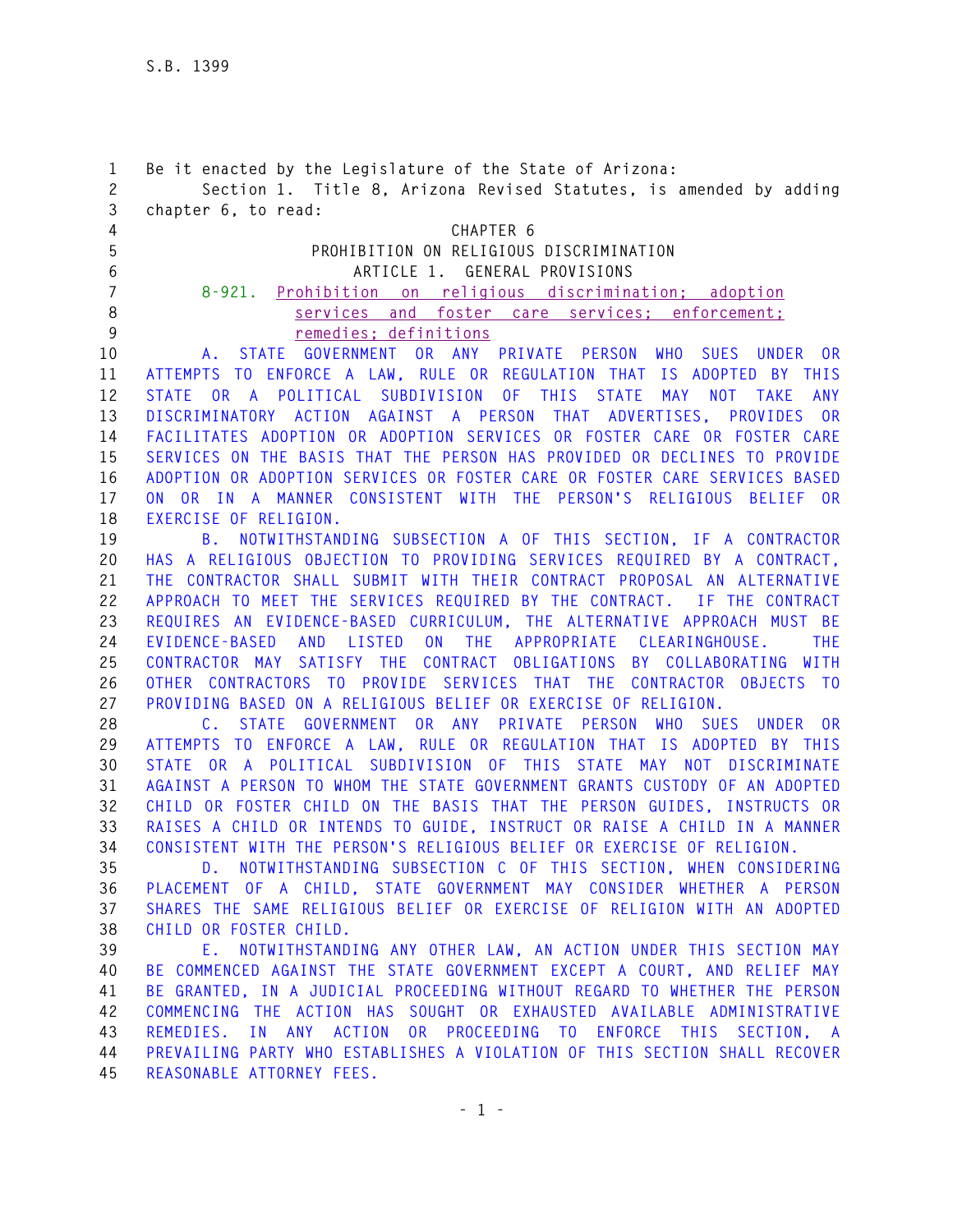**1 F. A PERSON MAY ASSERT A VIOLATION OF THIS SECTION AS AN ACTION OR 2 PROCEEDING AGAINST THE STATE GOVERNMENT EXCEPT A COURT IN ANY JUDICIAL OR 3 ADMINISTRATIVE PROCEEDING OR AS A DEFENSE IN ANY JUDICIAL OR 4 ADMINISTRATIVE PROCEEDING WHETHER THE ACTION OR PROCEEDING IS BROUGHT BY 5 OR IN THE NAME OF THE STATE GOVERNMENT OR ANOTHER PARTY. 6 G. A PERSON MAY ASSERT AN ACTUAL OR THREATENED VIOLATION OF THIS 7 SECTION AS A CLAIM AGAINST THE STATE GOVERNMENT EXCEPT A COURT OR AS A 8 DEFENSE IN A JUDICIAL OR ADMINISTRATIVE PROCEEDING AND MAY OBTAIN 9 COMPENSATORY DAMAGES, INJUNCTIVE RELIEF, DECLARATORY RELIEF OR OTHER 10 APPROPRIATE RELIEF. A PERSON SHALL BRING A CLAIM FOR A VIOLATION OF THIS 11 SECTION NOT LATER THAN TWO YEARS AFTER THE DAY THE CAUSE OF ACTION 12 ACCRUES. 13 H. THIS CHAPTER APPLIES TO ALL STATE AND LOCAL LAWS AND ORDINANCES 14 AND THE IMPLEMENTATION OF THOSE LAWS AND ORDINANCES, WHETHER STATUTORY OR 15 OTHERWISE, AND WHETHER ADOPTED BEFORE OR AFTER THE EFFECTIVE DATE OF THIS 16 SECTION. 17 I. FOR THE PURPOSES OF THIS SECTION: 18 1. "ADOPTION OR ADOPTION SERVICES" OR "FOSTER CARE OR FOSTER CARE 19 SERVICES" MEANS SOCIAL SERVICES THAT ARE PROVIDED TO OR ON BEHALF OF 20 CHILDREN, INCLUDING: 21 (a) PROMOTING FOSTER PARENTING. 22 (b) PROVIDING FOSTER HOMES, RESIDENTIAL CARE, GROUP HOMES OR 23 TEMPORARY GROUP SHELTERS FOR CHILDREN. 24 (c) RECRUITING FOSTER PARENTS. 25 (d) PLACING CHILDREN IN FOSTER HOMES. 26 (e) LICENSING OR CERTIFYING FOSTER HOMES. 27 (f) PROMOTING ADOPTION OR RECRUITING ADOPTIVE PARENTS. 28 (g) ASSISTING ADOPTIONS OR SUPPORTING ADOPTIVE FAMILIES. 29 (h) PERFORMING OR ASSISTING HOME STUDIES. 30 (i) ASSISTING KINSHIP FOSTER CARE OR KINSHIP FOSTER CARE PARENTS. 31 (j) PROVIDING FAMILY PRESERVATION SERVICES. 32 (k) PROVIDING FAMILY SUPPORT SERVICES. 33 (l) PROVIDING TEMPORARY FAMILY REUNIFICATION SERVICES. 34 2. "CONTRACTOR" MEANS A PERSON THAT: 35 (a) ADVERTISES, PROVIDES OR FACILITATES ADOPTION OR ADOPTION 36 SERVICES. 37 (b) ADVERTISES, PROVIDES OR FACILITATES FOSTER CARE OR FOSTER CARE 38 SERVICES. 39 (c) CONTRACTS WITH THIS STATE TO PROVIDE EDUCATIONAL TRAINING FOR 40 ADOPTED OR FOSTER CARE CHILDREN AND PARENTS. 41 3. "DISCRIMINATORY ACTION" MEANS AN ACTION TAKEN BY STATE 42 GOVERNMENT TO DO ANY OF THE FOLLOWING ON THE BASIS OF A PERSON'S RELIGIOUS 43 BELIEF OR EXERCISE OF RELIGION:**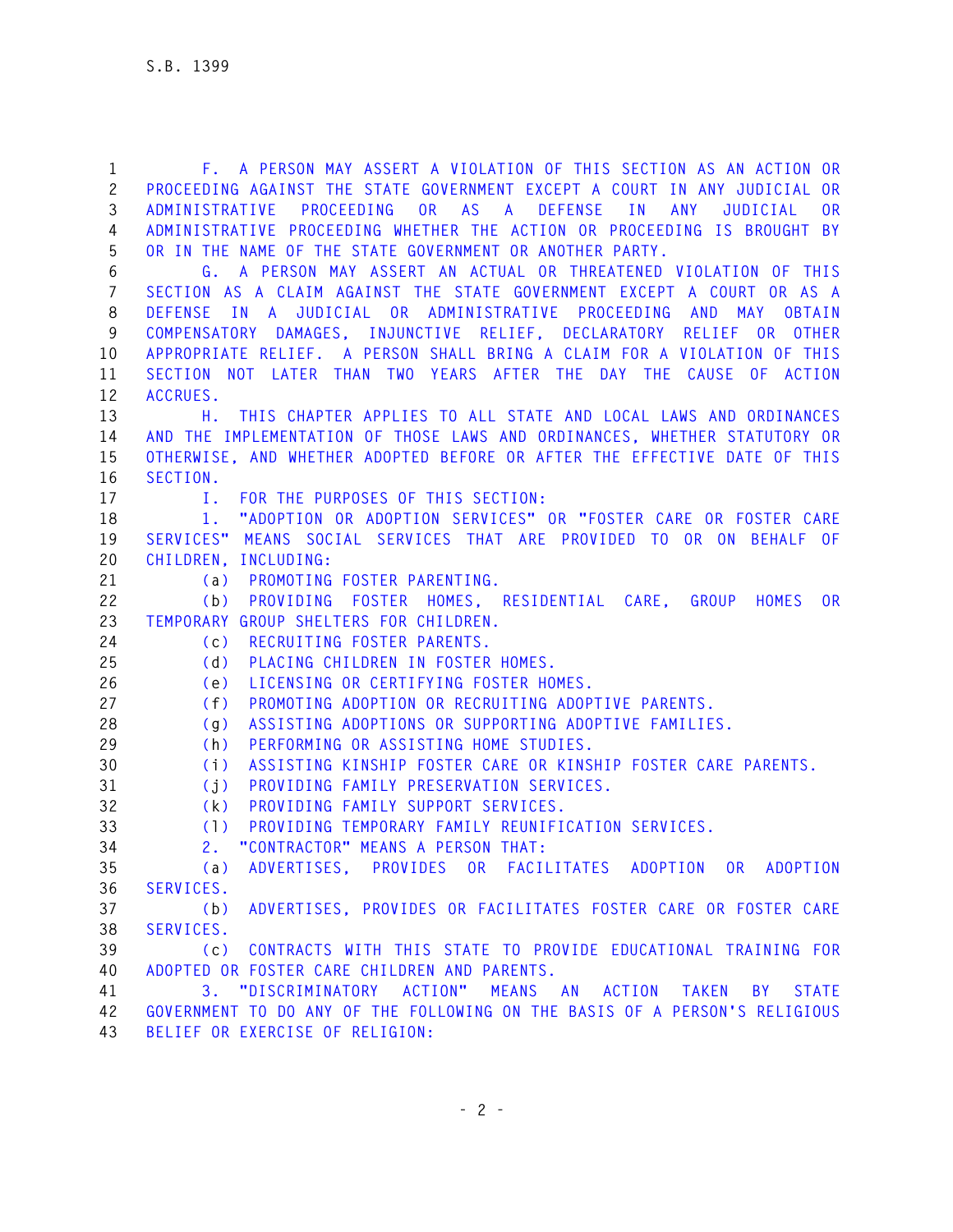**1 (a) ALTER THE TAX TREATMENT OF, OR CAUSE ANY TAX, PENALTY OR 2 PAYMENT TO BE ASSESSED AGAINST, OR DENY, DELAY, REVOKE OR OTHERWISE MAKE 3 UNAVAILABLE AN EXEMPTION FROM TAXATION OF A PERSON.** 

**4 (b) DISALLOW, DENY OR OTHERWISE MAKE UNAVAILABLE A DEDUCTION FOR 5 STATE TAX PURPOSES OF ANY CHARITABLE CONTRIBUTION THAT IS MADE TO OR BY A 6 PERSON.** 

**7 (c) WITHHOLD, REDUCE, EXCLUDE, TERMINATE, MATERIALLY ALTER THE 8 TERMS OR CONDITIONS OF OR OTHERWISE MAKE UNAVAILABLE OR DENY ANY STATE 9 GRANT, CONTRACT, SUBCONTRACT, COOPERATIVE AGREEMENT, GUARANTEE, LOAN, 10 SCHOLARSHIP OR OTHER SIMILAR BENEFIT FROM OR TO A PERSON.** 

**11 (d) WITHHOLD, REDUCE, EXCLUDE, TERMINATE, ADVERSELY ALTER THE TERMS 12 OR CONDITIONS OF OR OTHERWISE MAKE UNAVAILABLE OR DENY ANY ENTITLEMENT OR 13 BENEFIT UNDER A STATE BENEFIT PROGRAM FROM OR TO A PERSON.** 

**14 (e) IMPOSE, LEVY OR ASSESS A MONETARY FINE, A FEE, A PENALTY, 15 DAMAGES OR AN INJUNCTION.** 

**16 (f) WITHHOLD, REDUCE, EXCLUDE, TERMINATE, MATERIALLY ALTER THE 17 TERMS OR CONDITIONS OF OR OTHERWISE MAKE UNAVAILABLE OR DENY ANY LICENSE, 18 CERTIFICATION, ACCREDITATION, CUSTODY AWARD OR AGREEMENT, DIPLOMA, GRADE, 19 RECOGNITION OR OTHER SIMILAR BENEFIT, POSITION OR STATUS FROM OR TO A 20 PERSON.** 

**21 (g) REFUSE TO HIRE OR PROMOTE, FORCE TO RESIGN, FIRE, DEMOTE, 22 SANCTION, DISCIPLINE, ADVERSELY ALTER THE TERMS OR CONDITIONS OF 23 EMPLOYMENT OR RETALIATE OR TAKE OTHER ADVERSE EMPLOYMENT ACTION AGAINST A 24 PERSON WHO IS EMPLOYED OR COMMISSIONED BY STATE GOVERNMENT IF THE PERSON 25 THAT IS THE SUBJECT OF THE ADVERSE EMPLOYMENT ACTION HAS FIRST GIVEN 26 NOTICE TO THEIR EMPLOYER OF THEIR RELIGIOUS OBJECTION.** 

**27 4. "PERSON" MEANS:** 

**28 (a) A NATURAL PERSON, IN HIS OR HER INDIVIDUAL CAPACITY, OR IN HIS 29 OR HER CAPACITY AS A MEMBER, OFFICER, OWNER, VOLUNTEER, EMPLOYEE, MANAGER, 30 RELIGIOUS LEADER, CLERGY OR MINISTER OF ANY ENTITY DESCRIBED IN THIS 31 PARAGRAPH.** 

**32 (b) A RELIGIOUS ORGANIZATION.** 

**33 (c) A SOLE PROPRIETORSHIP, PARTNERSHIP, TRUST, CLOSELY HELD 34 CORPORATION OR OTHER CLOSELY HELD ENTITY.** 

**35 (d) A COOPERATIVE, VENTURE OR ENTERPRISE THAT IS COMPOSED OF TWO OR 36 MORE INDIVIDUALS OR ENTITIES DESCRIBED IN THIS PARAGRAPH, REGARDLESS OF 37 NONPROFIT OR FOR-PROFIT STATUS.** 

**38 5. "RELIGIOUS ORGANIZATION" MEANS:** 

**39 (a) A HOUSE OF WORSHIP, CHURCH, SYNAGOGUE, SHRINE, MOSQUE OR 40 TEMPLE.** 

**41 (b) A RELIGIOUS GROUP, CORPORATION, ASSOCIATION, SCHOOL OR 42 EDUCATIONAL INSTITUTION, MINISTRY, ORDER OR SOCIETY OR A SIMILAR ENTITY, 43 REGARDLESS OF WHETHER IT IS INTEGRATED OR AFFILIATED WITH A CHURCH OR 44 OTHER HOUSE OF WORSHIP.**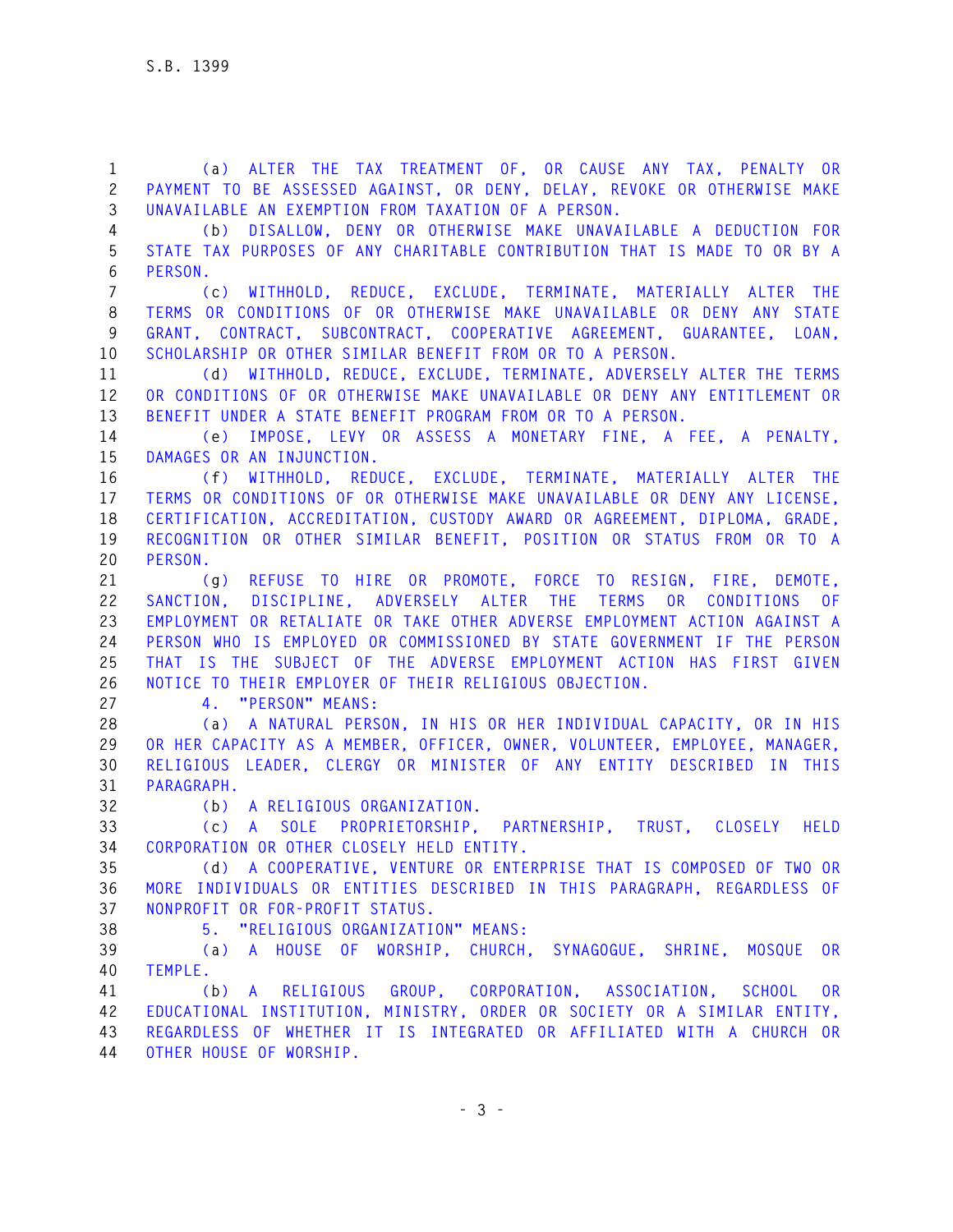**1 (c) AN OFFICER, OWNER, EMPLOYEE, MANAGER, RELIGIOUS LEADER, CLERGY 2 OR MINISTER OF AN ENTITY OR ORGANIZATION DESCRIBED IN THIS SUBSECTION. 3 6. "STATE BENEFIT PROGRAM" MEANS ANY PROGRAM THAT IS ADMINISTERED, 4 CONTROLLED OR FUNDED BY THIS STATE OR BY ANY AGENT ON BEHALF OF THIS STATE 5 AND THAT PROVIDES CASH, PAYMENTS, GRANTS, CONTRACTS, LOANS OR IN-KIND 6 ASSISTANCE. 7 7. "STATE GOVERNMENT" MEANS: 8 (a) THIS STATE OR A POLITICAL SUBDIVISION OF THIS STATE. 9 (b) ANY AGENCY OF THIS STATE OR A POLITICAL SUBDIVISION OF THIS 10 STATE, INCLUDING A DEPARTMENT, BUREAU, BOARD, COMMISSION, COUNCIL OR 11 COURT. 12 (c) ANY PERSON WHO ACTS UNDER COLOR OF STATE LAW. 13 Sec. 2. Legislative findings 14 The legislature finds that: 15 1. Arizona has a compelling governmental interest in protecting 16 adoptive and foster care families from discrimination against religious 17 beliefs and exercise of religion. 18 2. As of the effective date of this act there are twenty-five 19 adoption and foster care agencies in this state that assist families with 20 adoption and foster parent placements of children. 21 3. The adoption and foster care agencies of this state represent 22 diverse organizations and groups, some of which are faith based and some 23 of which are not faith based. 24 4. Children in need of placement services benefit from having as 25 many adoption and foster parent agencies as possible because the more 26 agencies that take part in these services, the greater is the likelihood 27 that the child will find a permanent placement. 28 5. The supreme court of the United States has recognized the 29 benefits of having more, not fewer, adoption and foster care providers, 30 stating that "maximizing the number of foster families and minimizing 31 liability are important goals, but the city fails to show that granting 32 (Catholic Social Services) an exception will put those goals at risk. If 33 anything, including CSS in the program seems likely to increase not reduce 34 the number of available foster parents." Fulton v. City of Philadelphia, 35 141 S. Ct. 1868 (2021). 36 6. Children and families benefit greatly from the adoption and 37 foster care services provided by faith-based and nonfaith-based child 38 placing agencies. 39 7. Faith-based organizations and groups have a lengthy and 40 distinguished history of providing adoption and foster care services in 41 this state, including some organizations and groups that predate the 42 state's involvement in such services. 43 8. Private child placing agencies and individuals, including 44 faith-based child placing agencies and individuals, have the right to free 45 exercise of religion under both the state and federal constitutions.**